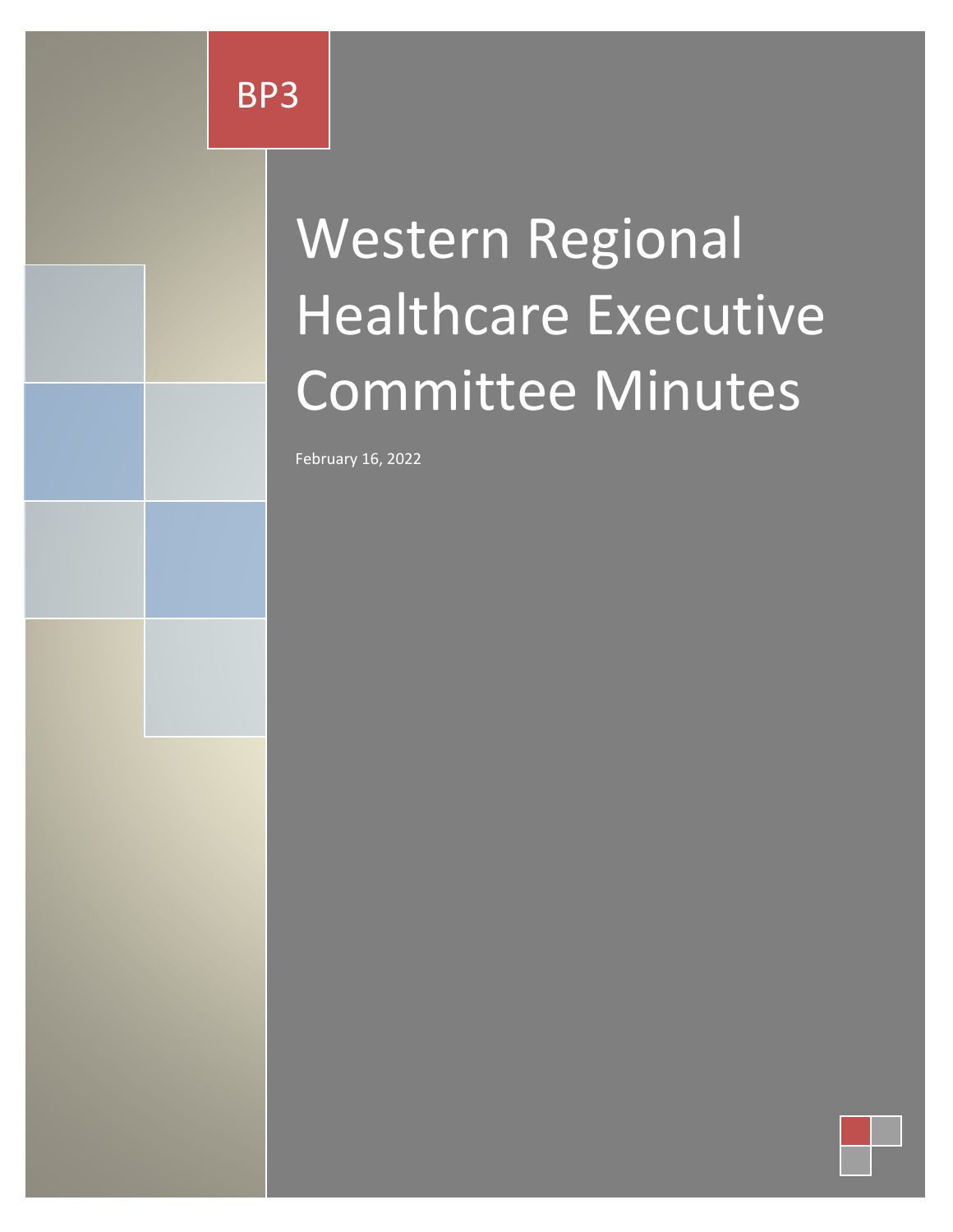#### **Western Regional Healthcare Coalition Executive Committee Meeting**

**February 16, 2022 0930-1130 Zoom Call Call to order 0934**

#### **Documents provided prior to the meeting**

- WRHCC Meeting Agenda, Feb 16, 2022
- WRHCC Meeting Minutes, Jan 5, 2022
- WRHCC Burn Surge Annex draft
- WRHCC HVA draft
- WRHCC CAT status

#### **Roll Call**

- **Members Present:**
	- o Audrey Walleser, MT DES Western District
	- o Casey Driscoll, MHREF SRHCC Coordinator
	- o Cindee McKee, MHREF HCC Director
	- o Don McGiboney, MT DPHHS HPP
	- o Jen Phillips, St. James Healthcare
	- o Kelly Bilau, Brendan House
	- o Kitty Songer, MHREF CRHCC Coordinator
	- o Kyrsten Brinkley, MHREF WRHCC Coordinator
	- o RJ Nelsen, Chair, Providence Health
	- o Richard Sine, Two Bear Air
	- o Robbie Kavon, MHREF ERHCC Coordinator
	- o Tammy Matt, CSKT Public Health
	- o William Torres, Marcus Daly Memorial Hospital
	- o Nick Holloway, Missoula County DES
	- o
- **Members Absent**
	- o Sue Hansen, Beaverhead Co PH
	- o Luke Fortune, MT DPHHS PHEP
- **Guests Present:**
	- o None

## Old Business

#### **Pediatric Supplies**

- Kyrsten Brinkley provided an update on the Pediatric supplies
	- o Broselow Flying Carpets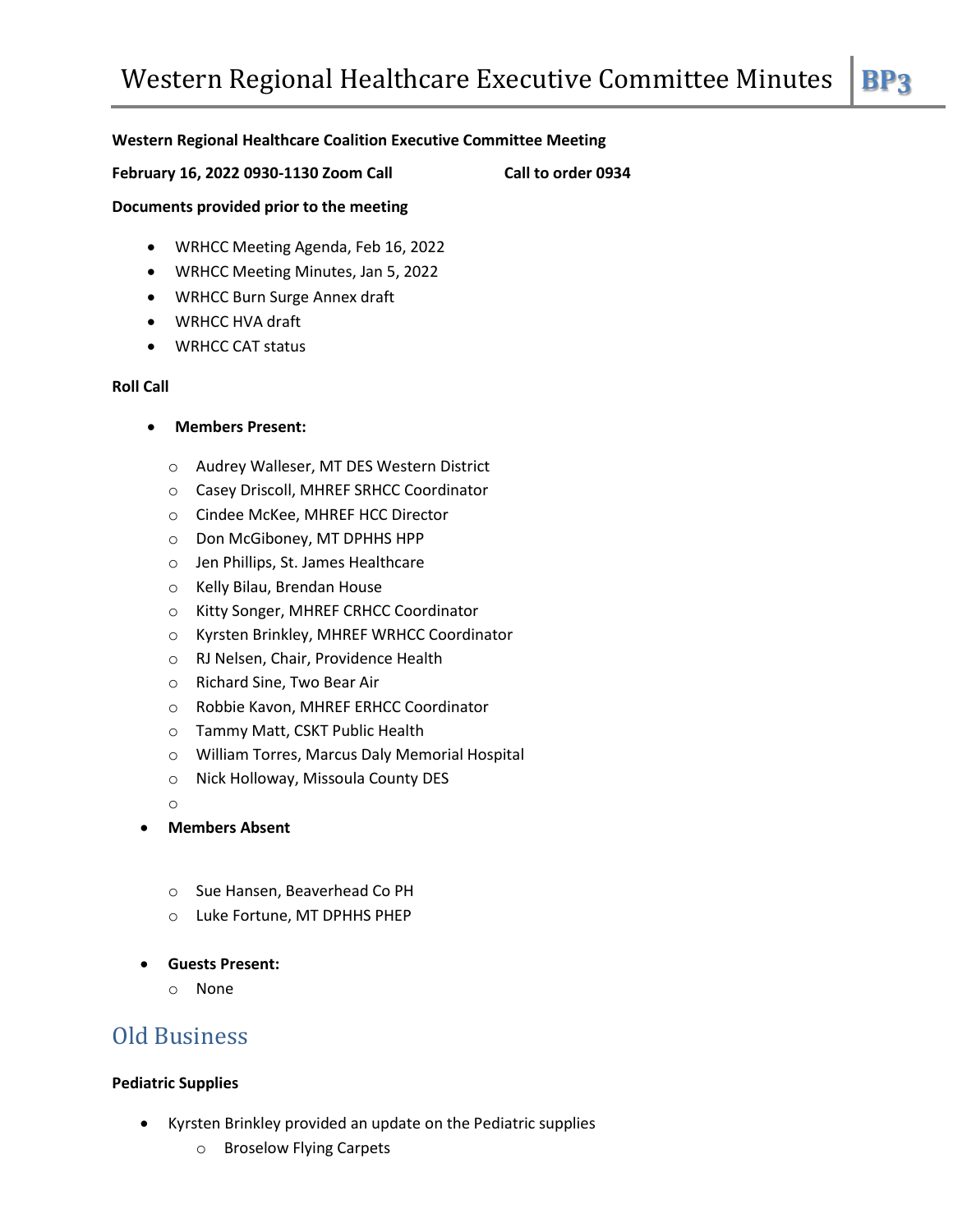- o Waiting on arrival of some items
- $\circ$  Recipients are transporting agencies with staffed, qualified personnel and critical access hospitals

### **HPP PPE Cache**

- Vendor in Billings is unable to manage the inventory
- It will arrive in late February for repacking to send out to a priority list
	- o LTC
	- o Rural, Primary Care, and Federally Qualified Health Clinics
	- o Dialysis

# New Business

#### **Hazard Vulnerability Assessment (HVA)**

- Completed in January as a HPP Team effort in eICS
- Provided prior to the meeting
- Merged similar topics to reduce replication
- In discussions with other County Emergency Management personnel the topic came up that water disruption could cripple a hospital in another Region within 8 hours.
- Final will be provided at next meeting for Committee vote

#### **Coalition Assessment Tool (CAT)**

- Completed in January as a HPP Team effort
- Current status of all deliverables
- Will send out to everyone

#### **Burn Surge Annex**

- This is the latest EOP Annex required by ASPR
- Kyrsten asked and received several County DES personnel for input on THIRA scenarios that could impact a Burn Mass Casualty incident
- The Burn team from Banner Health will review the Annex when they are in-state

#### **Upcoming Training & Education**

- Basic Disaster Life Support (BDLS):
	- o March 8, 10, 15, 17 from 7-9 pm each evening
	- o See the Weekly HCC Newsletter
- Advanced Disaster Life Support (ADLS):
	- $\circ$  May 27<sup>th</sup> and 28<sup>th</sup> at Fairmont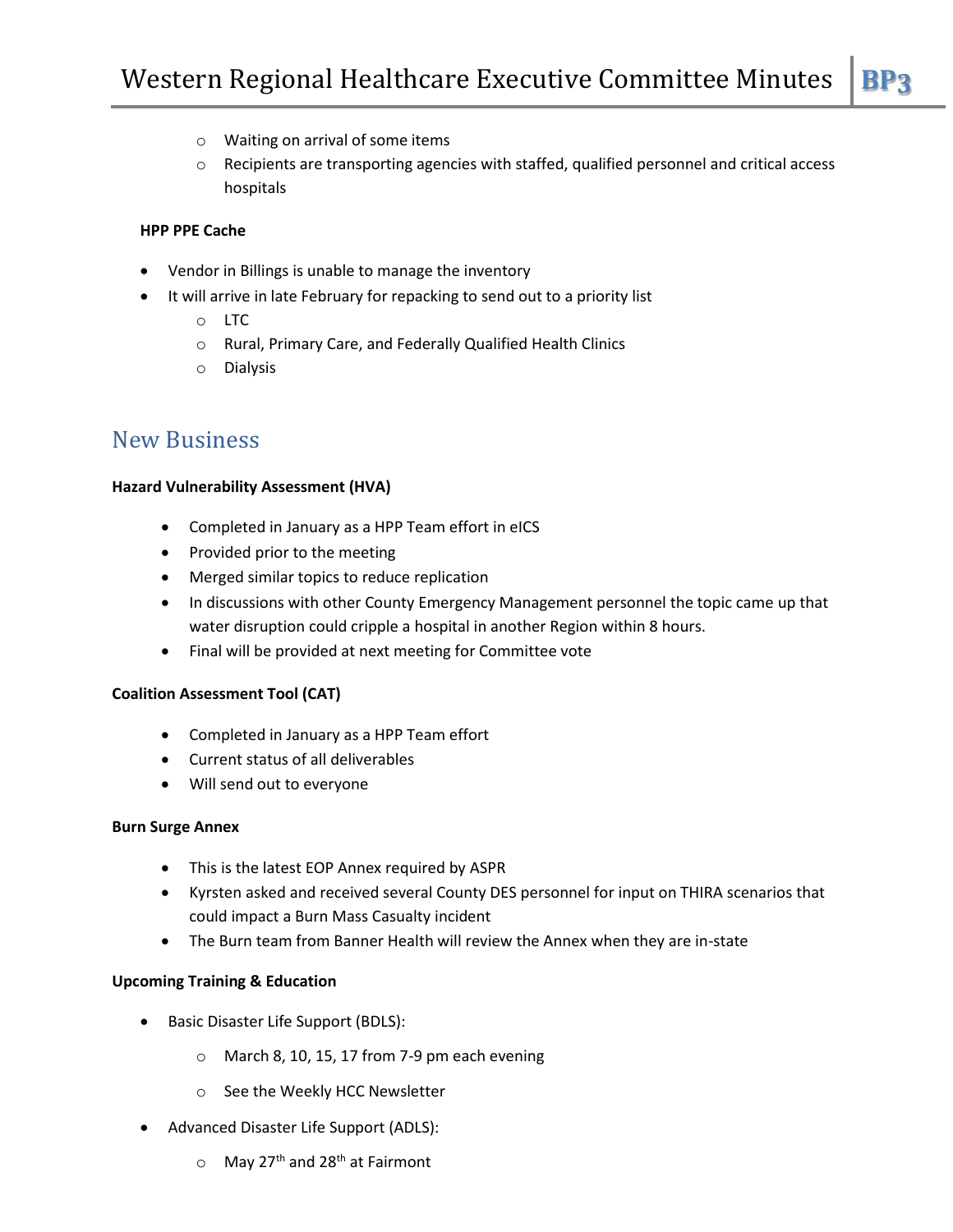- o See the Weekly HCC Newsletter
- Advanced Burn Life Support (ABLS):
	- o 2 trainings were approved in a previous meeting
	- $\circ$  Three potential dates have been presented (April 25, May 10, May 12) for a decision to finalize with 2 dates based on venue availability; Silver Bow County DES and one other
- MRSE (formerly called the Coalition Surge Test): This exercise will be accomplished as a survey to fill out be the participants. It is scheduled to be distributed February 23, 2022

#### **Coordinator Update:**

Kyrsten Brinkley – There have been regular meetings between all Regional HCC Coordinators to tackle deliverables that have been delayed due to the COVID19 pandemic:

In Billings we worked on the Burn Surge Plan Annex and Coalition Assessment Tool (CAT).

Casey Driscoll (Southern Region HCC Coordinator) worked on a task project tracking process to provide status updates of all deliverables. Also reformatted the weekly HCC Newsletter format.

While in Helena we attended a DES Orientation and left with numerous notes/take-aways to pursue and opportunities for improved partnering. We then worked on the required Supply Chain Integrity Assessment and COOP.

Planned for March includes a Zoom meeting in March to work on AAR/IP progress, future solutions for bed availability visibility. Also participation in some LEPC meetings, PPE disbursement from the HPP cache, and another in-person work session.

Casey Driscoll (Southern RHCC Coordinator) – Same as Kyrsten as well as continuation of the Amateur radio project.

Kitty Songer (Central RHCC Coordinator) – Same as Kyrsten as well as working on oxygen concentrators and pulse oximeters with some funds that are available.

Robbie Kavon (Eastern RHCC Coordinator) – Same as well as a Amateur radio project with the SRHCC. Working on some planned Advanced Burn Life Support trainings in Glasgow and Miles City.

Cindee McKee (HCC Director) and Don McGiboney (HPP)– In addition to the already mentioned, we are working tracking all deliverables status, finished an annual HPP report to ASPR, HPP Capability Planning Guide, planning for Regional Meetings this coming May which will likely have a training session on Compassion Fatigue, ABLS in multiple regions, BDLS, ADLS, Supply Chain Integrity Assessment, and the Medical Response & Surge Exercise. We are still awaiting the release of the next grant cycle continuation guidance for Budget Period 4.